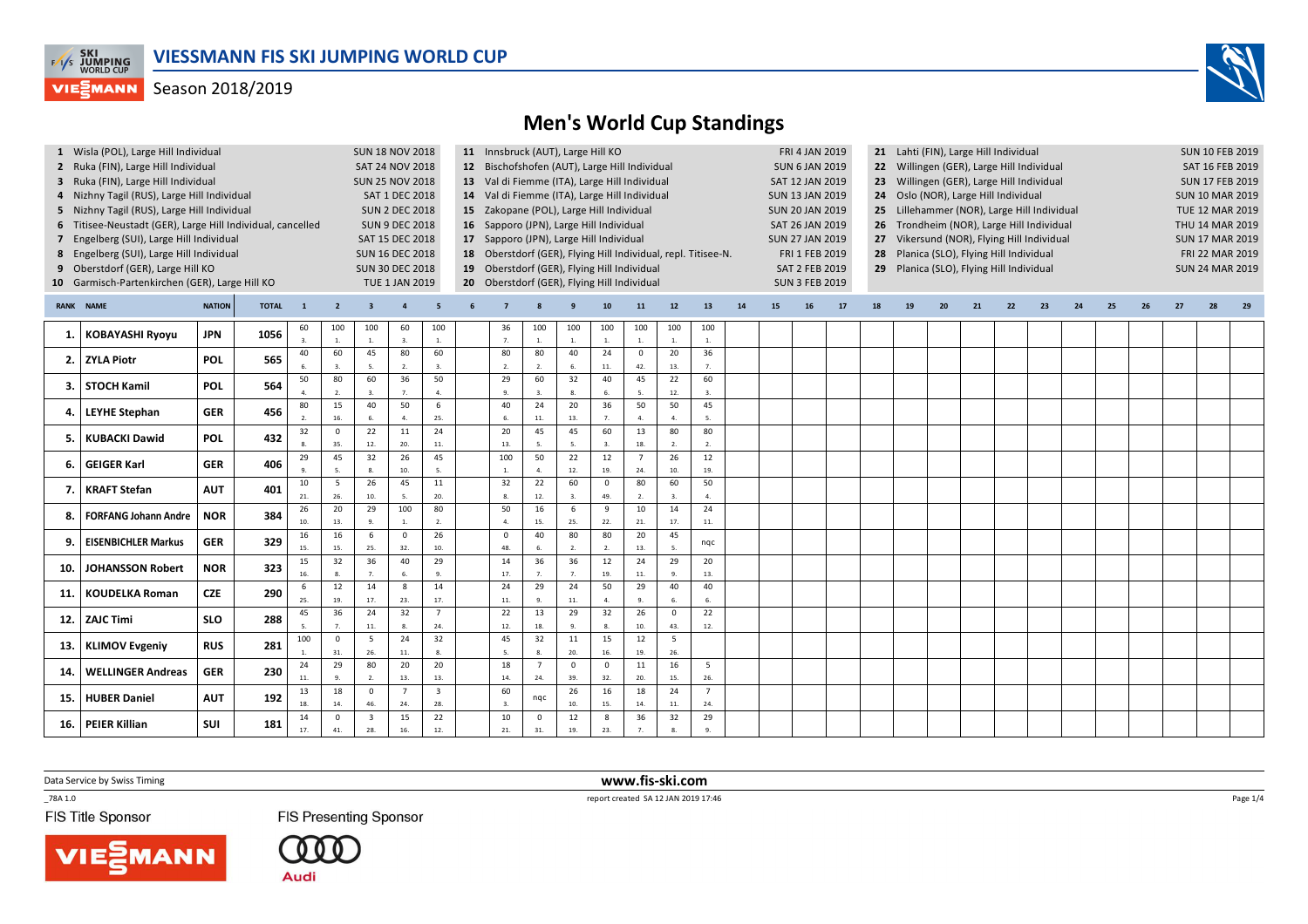

VIESMANN Season 2018/2019

# **Men's World Cup Standings**

|     | <b>RANK NAME</b>             | <b>NATION</b> | <b>TOTAL</b> | $\mathbf{1}$           | $\overline{2}$        | $\overline{\mathbf{3}}$ | $\overline{a}$        | - 5                | 6 | $\overline{7}$                 |                       | 9                              | $10$                           | 11                             | $12\,$                         | 13                             | 14 | 15 | 16 | 17 | 18 | 19 | 20 | 21 | 22 | 23 | 24 | 25 | 26 | 27 | 28 | 29 |
|-----|------------------------------|---------------|--------------|------------------------|-----------------------|-------------------------|-----------------------|--------------------|---|--------------------------------|-----------------------|--------------------------------|--------------------------------|--------------------------------|--------------------------------|--------------------------------|----|----|----|----|----|----|----|----|----|----|----|----|----|----|----|----|
| 17. | <b>STJERNEN Andreas</b>      | <b>NOR</b>    | 168          | 0<br>35.               | $\mathbf{0}$<br>42.   | $^{\circ}$<br>50.       |                       |                    |   | $\mathbf{1}$<br>30.            | 14<br>17.             | 50<br>4.                       | 26<br>10.                      | 60<br>3.                       | -6<br>25.                      | 11<br>20.                      |    |    |    |    |    |    |    |    |    |    |    |    |    |    |    |    |
| 17. | <b>AALTO Antti</b>           | <b>FIN</b>    | 168          | 36<br>$\overline{7}$ . | $\overline{0}$<br>32. | $\mathbf 0$<br>33.      | 22<br>12.             | 40<br>6.           |   | 16<br>15.                      | 26<br>10.             | 9<br>22.                       | $\mathbf 0$<br>36.             | $\mathbf 0$<br>41.             | 11<br>20.                      | 8<br>23.                       |    |    |    |    |    |    |    |    |    |    |    |    |    |    |    |    |
| 19. | <b>PREVC Domen</b>           | <b>SLO</b>    | 160          |                        | 50<br>$\mathbf{A}$    | 50<br>4.                | 18<br>14.             | 18<br>14.          |   | 11<br>20.                      | 13<br>18.             | ngc                            | nqc                            |                                |                                |                                |    |    |    |    |    |    |    |    |    |    |    |    |    |    |    |    |
| 20. | <b>GRANERUD Halvor Egner</b> | <b>NOR</b>    | 136          | nqc                    | $\overline{7}$<br>24. | $\overline{4}$<br>27.   | 29<br>9.              | $\mathbf 0$<br>37. |   | 15<br>16.                      | 10<br>21.             | nqc                            | 29<br>9.                       | ijc                            | 36<br>7.                       | 6<br>25.                       |    |    |    |    |    |    |    |    |    |    |    |    |    |    |    |    |
| 21. | <b>KOBAYASHI Junshiro</b>    | <b>JPN</b>    | 134          | 12<br>19.              | 14<br>17.             | 13                      | $\mathbf{1}$          | 12<br>19.          |   | 9<br>22.                       | 11<br>20.             | $\overline{0}$                 | 45<br>5.                       | 5<br>26.                       | $\overline{2}$                 | 10                             |    |    |    |    |    |    |    |    |    |    |    |    |    |    |    |    |
| 22. | <b>ZOGRAFSKI Vladimir</b>    | <b>BUL</b>    | 113          | $^{\circ}$             | 40                    | 18.<br>$\mathbf{0}$     | 30.<br>16             | 16                 |   | 12                             | 5                     | 50.<br>8                       | 6                              | $\overline{4}$                 | 29.<br>$\overline{\mathbf{3}}$ | 21.<br>$\overline{\mathbf{3}}$ |    |    |    |    |    |    |    |    |    |    |    |    |    |    |    |    |
|     | <b>FREITAG Richard</b>       | <b>GER</b>    |              | 47.<br>9               | 6.<br>10              | 48.<br>18               | 15.<br>$\mathsf 0$    | 15.<br>$\mathsf 0$ |   | 19.<br>$\mathsf 0$             | 26.                   | 23.<br>15                      | 25.<br>$\overline{7}$          | 27.<br>32                      | 28.<br>$\overline{4}$          | 28.<br>14                      |    |    |    |    |    |    |    |    |    |    |    |    |    |    |    |    |
| 23. |                              |               | 109          | 22.                    | 21.                   | 14.                     | 40.                   | 31.                |   | 32.<br>13                      | nqc<br>$\mathbf 0$    | 16.<br>16                      | 24.<br>14                      | 8.<br>40                       | 27.<br>8                       | 17.<br>15                      |    |    |    |    |    |    |    |    |    |    |    |    |    |    |    |    |
| 24. | <b>SATO Yukiya</b>           | <b>JPN</b>    | 106          |                        |                       |                         |                       |                    |   | 18.                            | 32.                   | 15.                            | 17.                            | 6.                             | 23.                            | 16.                            |    |    |    |    |    |    |    |    |    |    |    |    |    |    |    |    |
| 25. | <b>FETTNER Manuel</b>        | <b>AUT</b>    | 104          | $\overline{4}$<br>27.  | 9<br>22.              | 16<br>15.               | nqc                   | 15<br>16.          |   | $\overline{\mathbf{3}}$<br>28. | $\mathbf 0$<br>48.    | $\mathsf 0$<br>48.             | $\overline{\mathbf{3}}$<br>28. | 15<br>16.                      | $\overline{7}$<br>24.          | 32<br>8.                       |    |    |    |    |    |    |    |    |    |    |    |    |    |    |    |    |
| 26. | <b>FANNEMEL Anders</b>       | <b>NOR</b>    | 93           | 18<br>14.              | $\mathbf{0}$<br>36.   | $\mathbf 0$<br>40.      | $\overline{0}$<br>33. | 36<br>7.           |   | $7\overline{ }$<br>24.         | 8<br>23.              | $\overline{0}$<br>33.          | 18<br>14.                      | 6<br>25.                       | $\overline{0}$<br>31.          | nqc                            |    |    |    |    |    |    |    |    |    |    |    |    |    |    |    |    |
| 27. | <b>LANISEK Anze</b>          | <b>SLO</b>    | 88           | 11<br>20.              | 26<br>10.             | 10<br>21.               | 6<br>25.              | nqc                |   | $\mathsf 0$<br>36.             | $\mathbf 0$<br>34.    |                                |                                | 22<br>12.                      | $\overline{0}$<br>39.          | 13<br>18.                      |    |    |    |    |    |    |    |    |    |    |    |    |    |    |    |    |
| 28. | <b>WOLNY Jakub</b>           | <b>POL</b>    | 86           | 8<br>23.               | 24<br>11.             | 20<br>13.               | $\mathsf 0$<br>47.    | nqc                |   | $\mathsf{O}$<br>41.            | 9<br>22.              | 5<br>26.                       | 20<br>13.                      | $\mathsf 0$<br>34.             | $\mathsf 0$<br>45.             | $\mathsf 0$<br>40.             |    |    |    |    |    |    |    |    |    |    |    |    |    |    |    |    |
| 28. | <b>SIEGEL David</b>          | <b>GER</b>    | 86           | 20<br>13.              | $\mathbf{0}$<br>49.   | 9<br>22.                | $\mathbf{0}$<br>43.   | 2<br>29.           |   | $\mathsf 0$<br>44.             | 6<br>25.              | 14<br>17.                      | 14<br>17.                      | $\overline{\mathbf{3}}$<br>28. | $^{\circ}$<br>48.              | 18<br>14.                      |    |    |    |    |    |    |    |    |    |    |    |    |    |    |    |    |
| 30. | <b>AMMANN Simon</b>          | SUI           | 75           | $\mathbf 0$            | $\mathbf 0$           | nqc                     |                       |                    |   | $\mathbf 0$                    | $\overline{2}$        | 18                             | 10                             | 14                             | 15                             | 16                             |    |    |    |    |    |    |    |    |    |    |    |    |    |    |    |    |
| 31. | <b>HAYBOECK Michael</b>      | <b>AUT</b>    | 58           | 46.<br>0               | 37.<br>$\mathbf{0}$   | nqc                     |                       |                    |   | 45.<br>26                      | 29.<br>$\mathbf 0$    | 14.<br>$\overline{4}$          | 21.<br>$\mathbf 0$             | 17.<br>10                      | 16.<br>18                      | 15.<br>$\mathbf 0$             |    |    |    |    |    |    |    |    |    |    |    |    |    |    |    |    |
|     |                              |               |              | 32.<br>$\mathbf 0$     | 55.<br>$\mathbf{0}$   | $\mathbf{0}$            | $\mathbf{0}$          | 8                  |   | 10.<br>$\mathsf 0$             | 41.<br>$\mathbf 0$    | 27.<br>$\overline{0}$          | 45.<br>22                      | 21.<br>16                      | 14.<br>9                       | 33.<br>$\mathsf 0$             |    |    |    |    |    |    |    |    |    |    |    |    |    |    |    |    |
| 32. | <b>ITO Daiki</b>             | JPN           | 55           | 34.                    | 52.                   | 32.                     | 44.                   | 23.<br>13          |   | 40.                            | 44.                   | 31.                            | 12.                            | 15.                            | 22.                            | 36.                            |    |    |    |    |    |    |    |    |    |    |    |    |    |    |    |    |
| 33. | <b>NAKAMURA Naoki</b>        | <b>JPN</b>    | 53           | $^{\circ}$<br>44.      | 3<br>28.              | 8<br>23.                | $\overline{4}$<br>27. | 18.                |   | $\mathsf 0$<br>42.             | 18<br>14.             | $\overline{2}$<br>29.          | 5<br>26.                       | $\mathbf 0$<br>31.             | $\mathbf 0$<br>34.             | $\mathbf 0$<br>36.             |    |    |    |    |    |    |    |    |    |    |    |    |    |    |    |    |
| 34. | <b>SEMENIC Anze</b>          | <b>SLO</b>    | 45           | 5<br>26.               | $\mathbf 0$<br>60.    | $\mathbf{0}$<br>47.     |                       |                    |   |                                |                       | $\overline{0}$<br>36.          | $\overline{4}$<br>27.          | $\mathbf 0$<br>37.             | 10<br>21.                      | 26<br>10.                      |    |    |    |    |    |    |    |    |    |    |    |    |    |    |    |    |
| 35. | <b>POLASEK Viktor</b>        | <b>CZE</b>    | 40           | 22<br>12.              | $\mathbf{0}$<br>51.   | $\mathsf 0$<br>42.      | $\overline{0}$<br>42. | 9<br>22.           |   | 6<br>25.                       | $\overline{0}$<br>39. | $\overline{\mathbf{3}}$<br>28. | nqc                            | $\mathsf 0$<br>44.             | $\mathsf 0$<br>46.             | $\mathsf 0$<br>31.             |    |    |    |    |    |    |    |    |    |    |    |    |    |    |    |    |
| 36. | <b>ASCHENWALD Philipp</b>    | <b>AUT</b>    | 32           | nqc                    | $\mathbf 0$<br>42.    | 15<br>16.               | $\circ$<br>39.        | $\mathbf 0$<br>40. |   | nqc                            | $\mathbf 0$<br>37.    | $\overline{\mathbf{0}}$        | $\overline{0}$<br>42.          | 8<br>23.                       | $\mathbf 0$<br>35.             | 9<br>22.                       |    |    |    |    |    |    |    |    |    |    |    |    |    |    |    |    |
| 36. | <b>DAMJAN Jernej</b>         | <b>SLO</b>    | 32           | nqc                    | 8                     | $\mathbf{0}$            | 12                    | $\mathbf 0$        |   | 8                              | $\mathbf 0$           | 35.<br>$\mathbf 0$             | $\mathbf 0$                    | $\mathbf 0$                    | $\mathbf 0$                    | $\overline{4}$                 |    |    |    |    |    |    |    |    |    |    |    |    |    |    |    |    |
|     | <b>PREVC Peter</b>           | <b>SLO</b>    |              |                        | 23.                   | 37.                     | 19.                   | 35.                |   | 23.<br>$\mathbf 0$             | 36.<br>15             | 47.<br>13                      | 46.                            | 45.                            | 50.                            | 27.<br>$\overline{0}$          |    |    |    |    |    |    |    |    |    |    |    |    |    |    |    |    |
| 38. |                              |               | 28           |                        |                       |                         |                       |                    |   | 35.                            | 16.                   | 18.                            | ngc                            |                                |                                | 40.                            |    |    |    |    |    |    |    |    |    |    |    |    |    |    |    |    |

Data Service by Swiss Timing

\_78A 1.0

FIS Title Sponsor

**MANN** 

**FIS Presenting Sponsor** 

 $(000$ Audi

 **www.fis-ski.com**report created SA 12 JAN 2019 17:46

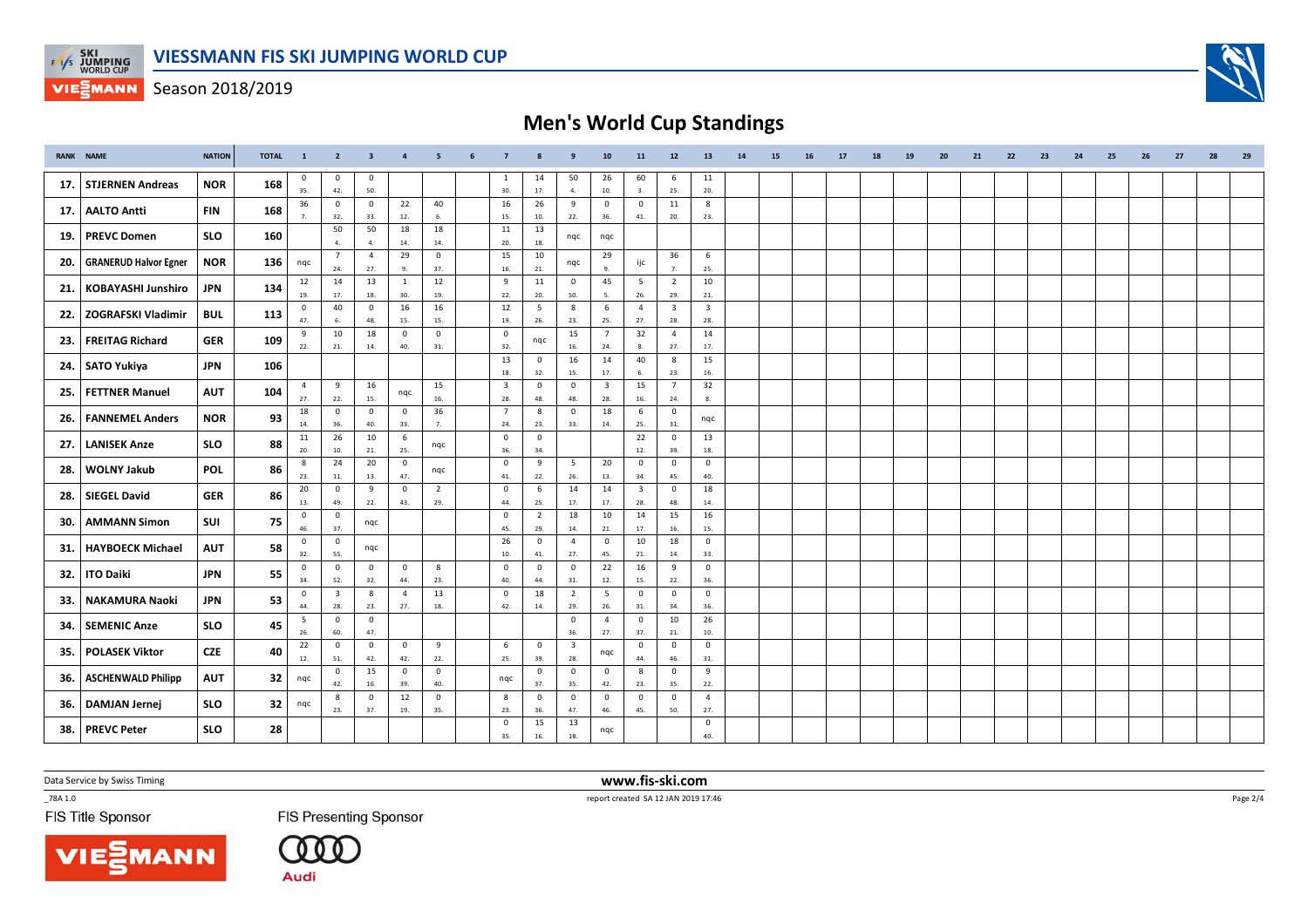

VIESMANN Season 2018/2019

# **Men's World Cup Standings**

|     | <b>RANK NAME</b>                 | <b>NATION</b> | <b>TOTAL</b>   | $\overline{\mathbf{1}}$        | $\overline{2}$        | $\overline{\mathbf{3}}$ | $\overline{4}$                 | 5                     | 6 | $\overline{7}$        |                                | 9                     | 10                    | 11                    | $12$                | 13                    | 14 | 15 | 16 | 17 | 18 | 19 | 20 | 21 | 22 | 23 | 24 | 25 | 26 | 27 | 28 | 29 |
|-----|----------------------------------|---------------|----------------|--------------------------------|-----------------------|-------------------------|--------------------------------|-----------------------|---|-----------------------|--------------------------------|-----------------------|-----------------------|-----------------------|---------------------|-----------------------|----|----|----|----|----|----|----|----|----|----|----|----|----|----|----|----|
| 38. | <b>HULA Stefan</b>               | POL           | 28             | 0<br>38.                       | 11<br>20.             | $^{\circ}$<br>44.       | 10<br>21.                      | $\mathbf 0$<br>36.    |   | $\mathbf 0$<br>31.    | 4<br>27.                       | $\mathbf 0$<br>43.    | $\mathbf 0$<br>43.    | 1<br>30.              | $^{\circ}$<br>36.   | $\overline{2}$<br>29. |    |    |    |    |    |    |    |    |    |    |    |    |    |    |    |    |
| 40. | <b>SCHLIERENZAUER Gregor</b>     | <b>AUT</b>    | 22             | $^{\circ}$<br>48.              | 22<br>12.             | nqc                     | $\mathbf 0$<br>34.             | $\overline{0}$<br>45. |   |                       |                                |                       |                       |                       |                     |                       |    |    |    |    |    |    |    |    |    |    |    |    |    |    |    |    |
| 41. | <b>SCHMID Constantin</b>         | <b>GER</b>    | 21             |                                |                       |                         |                                |                       |   |                       |                                | $\overline{7}$<br>24. | $\overline{2}$<br>29. | $\circ$<br>33.        | 12<br>19.           |                       |    |    |    |    |    |    |    |    |    |    |    |    |    |    |    |    |
| 42. | <b>LINDVIK Marius</b>            | <b>NOR</b>    | 20             |                                |                       |                         |                                |                       |   | $\mathbf 0$<br>37.    | 20<br>13.                      |                       |                       |                       |                     | $\circ$<br>47.        |    |    |    |    |    |    |    |    |    |    |    |    |    |    |    |    |
| 43. | <b>BICKNER Kevin</b>             | <b>USA</b>    | 18             | $\overline{0}$<br>42.          | $\overline{0}$<br>59. | $\mathbf 0$<br>49.      | 13<br>18.                      | 5<br>26.              |   | $\mathbf{0}$<br>34.   | $\mathbf 0$<br>33.             | nqc                   | $\overline{0}$<br>37. | $\mathsf 0$<br>39.    | nqc                 | nqc                   |    |    |    |    |    |    |    |    |    |    |    |    |    |    |    |    |
| 43. | MOGEL Zak                        | <b>SLO</b>    | 18             | nqc                            | 7<br>24.              | 11<br>20.               | $\mathbf 0$<br>50.             | nqc                   |   | $\overline{0}$<br>38. | ngc                            |                       |                       |                       |                     |                       |    |    |    |    |    |    |    |    |    |    |    |    |    |    |    |    |
| 45. | <b>TANDE Daniel Andre</b>        | <b>NOR</b>    | 17             | 0<br>36.                       | $\overline{0}$<br>33. | $\overline{7}$<br>24.   | $\mathsf 0$<br>46.             | 10<br>21.             |   |                       |                                | $\overline{0}$<br>44. | $\overline{0}$<br>34. | $\mathsf 0$<br>43.    | $\mathbf 0$<br>36.  |                       |    |    |    |    |    |    |    |    |    |    |    |    |    |    |    |    |
| 46. | <b>HLAVA Lukas</b>               | <b>CZE</b>    | 15             | $\overline{2}$<br>29.          | 13<br>18.             | $^{\circ}$<br>34.       | nqc                            | $\overline{0}$<br>42. |   | nqc                   | $\mathbf 0$<br>50.             | $\overline{0}$<br>46. | nqc                   | nqc                   | nqc                 |                       |    |    |    |    |    |    |    |    |    |    |    |    |    |    |    |    |
| 47. | <b>VASSILIEV Dmitriv</b>         | <b>RUS</b>    | 14             | ijc                            | $\mathbf 0$<br>46.    | nqc                     | 14<br>17.                      | $\overline{0}$<br>32. |   | nqc                   | $\mathbf 0$<br>49.             |                       |                       |                       |                     |                       |    |    |    |    |    |    |    |    |    |    |    |    |    |    |    |    |
| 47. | <b>PEDERSEN Robin</b>            | <b>NOR</b>    | 14             |                                |                       |                         |                                |                       |   |                       |                                | $\overline{0}$<br>34. | $\overline{1}$<br>30. | ngc                   | 13<br>18.           | $\mathsf 0$<br>46.    |    |    |    |    |    |    |    |    |    |    |    |    |    |    |    |    |
| 49. | <b>AIGRO Artti</b>               | <b>EST</b>    | 12             |                                | $\mathbf 0$<br>39.    | 12<br>19.               |                                |                       |   |                       |                                |                       |                       |                       |                     |                       |    |    |    |    |    |    |    |    |    |    |    |    |    |    |    |    |
| 49. | <b>FREUND Severin</b>            | <b>GER</b>    | 12             |                                | $\overline{2}$<br>29. | $\circ$<br>31.          | 9<br>22.                       | $\mathbf{1}$<br>30.   |   | $\mathbf 0$<br>50.    | $\mathbf 0$<br>47.             | $\overline{0}$<br>36. | $\overline{0}$<br>41. |                       |                     |                       |    |    |    |    |    |    |    |    |    |    |    |    |    |    |    |    |
| 51. | <b>AIGNER Clemens</b>            | <b>AUT</b>    | 11             | $\overline{7}$<br>24.          | $\mathbf 0$<br>44.    | $\circ$<br>41.          | nqc                            | $\mathbf 0$<br>43.    |   | $\overline{4}$<br>27. | $\mathbf 0$<br>51.             |                       |                       | $\circ$<br>35.        | $\mathbf{0}$<br>41. |                       |    |    |    |    |    |    |    |    |    |    |    |    |    |    |    |    |
| 52. | <b>PASCHKE Pius</b>              | <b>GER</b>    | 10             | $\mathbf 0$<br>39.             |                       |                         |                                |                       |   |                       |                                | 10<br>21.             | $\overline{0}$<br>35. |                       |                     |                       |    |    |    |    |    |    |    |    |    |    |    |    |    |    |    |    |
| 53. | <b>BOYD-CLOWES Mackenzie</b>     | CAN           | 9              | $\mathbf 0$<br>37.             | $\overline{4}$<br>27. | $\circ$<br>45.          | $\mathbf 0$<br>31.             | $\mathbf{0}$<br>38.   |   | $\overline{2}$<br>29. | $\overline{\mathbf{3}}$<br>28. | $\overline{0}$<br>31. | nqc                   | nqc                   | $\circ$<br>38.      | $\mathbf 0$<br>38.    |    |    |    |    |    |    |    |    |    |    |    |    |    |    |    |    |
| 54. | <b>KOT Maciej</b>                | <b>POL</b>    | $\overline{7}$ | $\overline{2}$<br>29.          | $\mathbf 0$<br>53.    | nqc                     | $\mathbf 0$<br>36.             | $\mathbf 0$<br>41.    |   | 5<br>26.              | $\mathbf 0$<br>42.             | nqc                   | nqc                   | ngc                   | $\mathbf 0$<br>40.  | $\mathsf 0$<br>34.    |    |    |    |    |    |    |    |    |    |    |    |    |    |    |    |    |
| 54. | <b>INSAM Alex</b>                | <b>ITA</b>    | $\overline{7}$ | $\overline{\mathbf{3}}$<br>28. |                       |                         | $\mathbf 0$<br>38.             | $\overline{4}$<br>27. |   | $\mathbf 0$<br>33.    | $\mathbf 0$<br>38.             | nqc                   | $\overline{0}$<br>31. | nqc                   | $\mathbf 0$<br>47.  | $\mathbf 0$<br>47.    |    |    |    |    |    |    |    |    |    |    |    |    |    |    |    |    |
| 56. | <b>TROFIMOV Roman Sergeevich</b> | <b>RUS</b>    | 5              |                                |                       |                         | 5<br>26.                       | $\mathbf 0$<br>44.    |   | nqc                   | $\mathbf 0$<br>35.             | ngc                   | $\overline{0}$<br>48. | nqc                   | nqc                 |                       |    |    |    |    |    |    |    |    |    |    |    |    |    |    |    |    |
| 57. | <b>DESCHWANDEN Gregor</b>        | SUI           | 4              | $\mathbf 0$<br>45.             | $\mathbf{1}$<br>30.   | $\mathbf{0}$<br>35.     | $\overline{\mathbf{3}}$<br>28. | nqc                   |   | $\mathbf 0$<br>47.    | $\mathbf 0$<br>46.             |                       |                       |                       |                     |                       |    |    |    |    |    |    |    |    |    |    |    |    |    |    |    |    |
| 58. | <b>KOZISEK Cestmir</b>           | <b>CZE</b>    | 3              | nqc                            | $\mathbf 0$<br>54.    | $\mathbf 0$<br>43.      | $\overline{2}$<br>29.          | $\mathbf 0$<br>47.    |   | nqc                   | nqc                            | nqc                   | nqc                   | $\circ$<br>38.        | <sup>1</sup><br>30. | $\mathsf 0$<br>35.    |    |    |    |    |    |    |    |    |    |    |    |    |    |    |    |    |
| 59. | <b>MAATTA Jarkko</b>             | <b>FIN</b>    | $\overline{2}$ | $\mathbf 0$<br>31.             | $\mathbf 0$<br>45.    | 2<br>29.                | $\mathsf 0$<br>49.             | $\mathbf 0$<br>48.    |   | nqc                   | $\mathbf 0$<br>40.             | nqc                   | nqc                   |                       |                     |                       |    |    |    |    |    |    |    |    |    |    |    |    |    |    |    |    |
| 59. | <b>HOERL Jan</b>                 | <b>AUT</b>    | $\overline{2}$ |                                |                       |                         |                                |                       |   |                       |                                |                       |                       | $\overline{2}$<br>29. | $\mathbf 0$<br>33.  | $\mathsf 0$<br>32.    |    |    |    |    |    |    |    |    |    |    |    |    |    |    |    |    |

Data Service by Swiss Timing

 $-78A 1.0$ 

FIS Title Sponsor

**MANN** 

**FIS Presenting Sponsor** 

 $(000$ Audi

 **www.fis-ski.com**report created SA 12 JAN 2019 17:46

Page 3/4